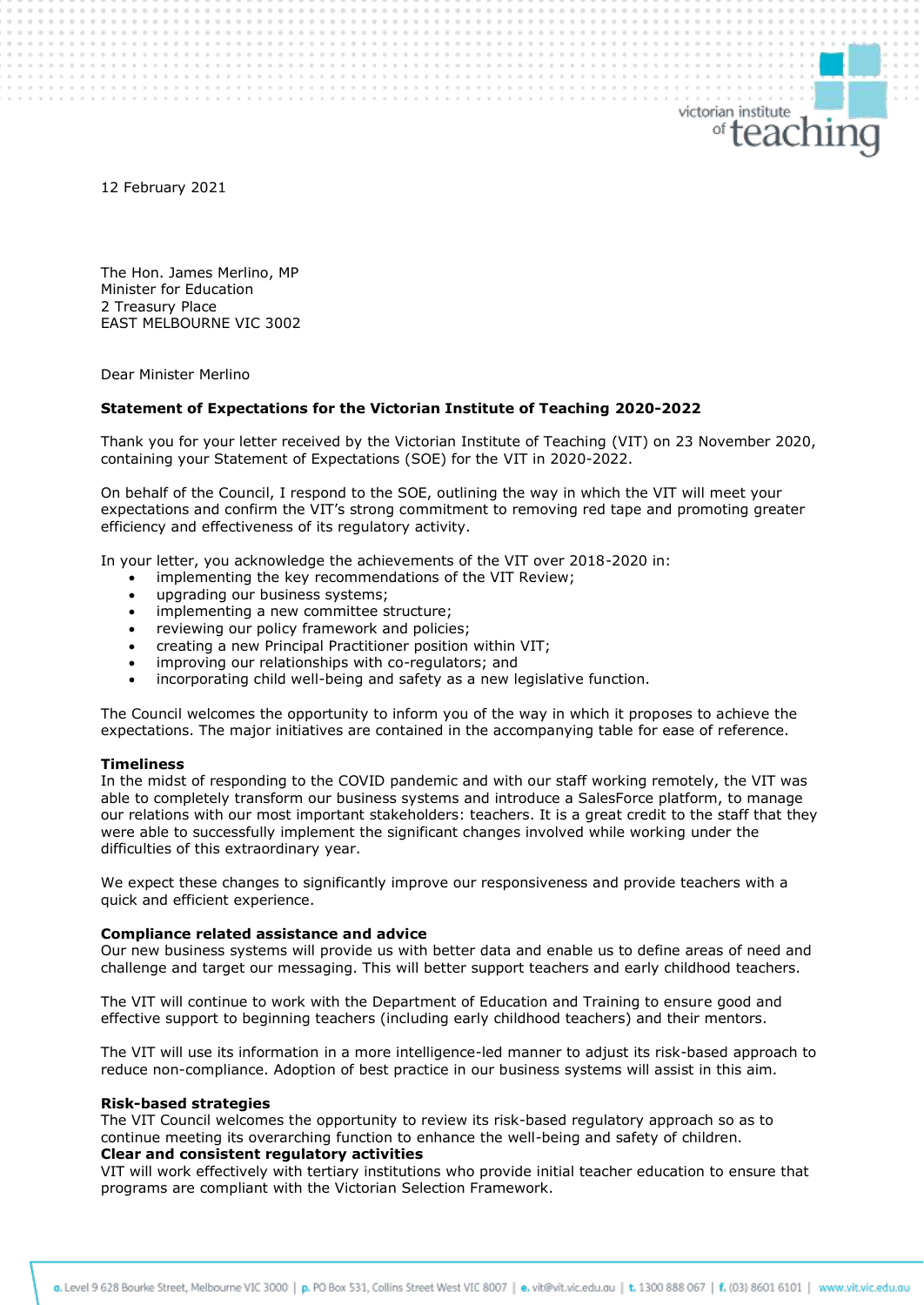VITs vision set out in its Strategic Plan is 'For all Victorian children and young people to have the best teachers'.

The VIT Council will be meeting in late February to review and develop our strategic plan 2020-2022 and your expectations will form a key touchstone for that work.

Yours sincerely

Lhames

**Lesley Lamb** Chairperson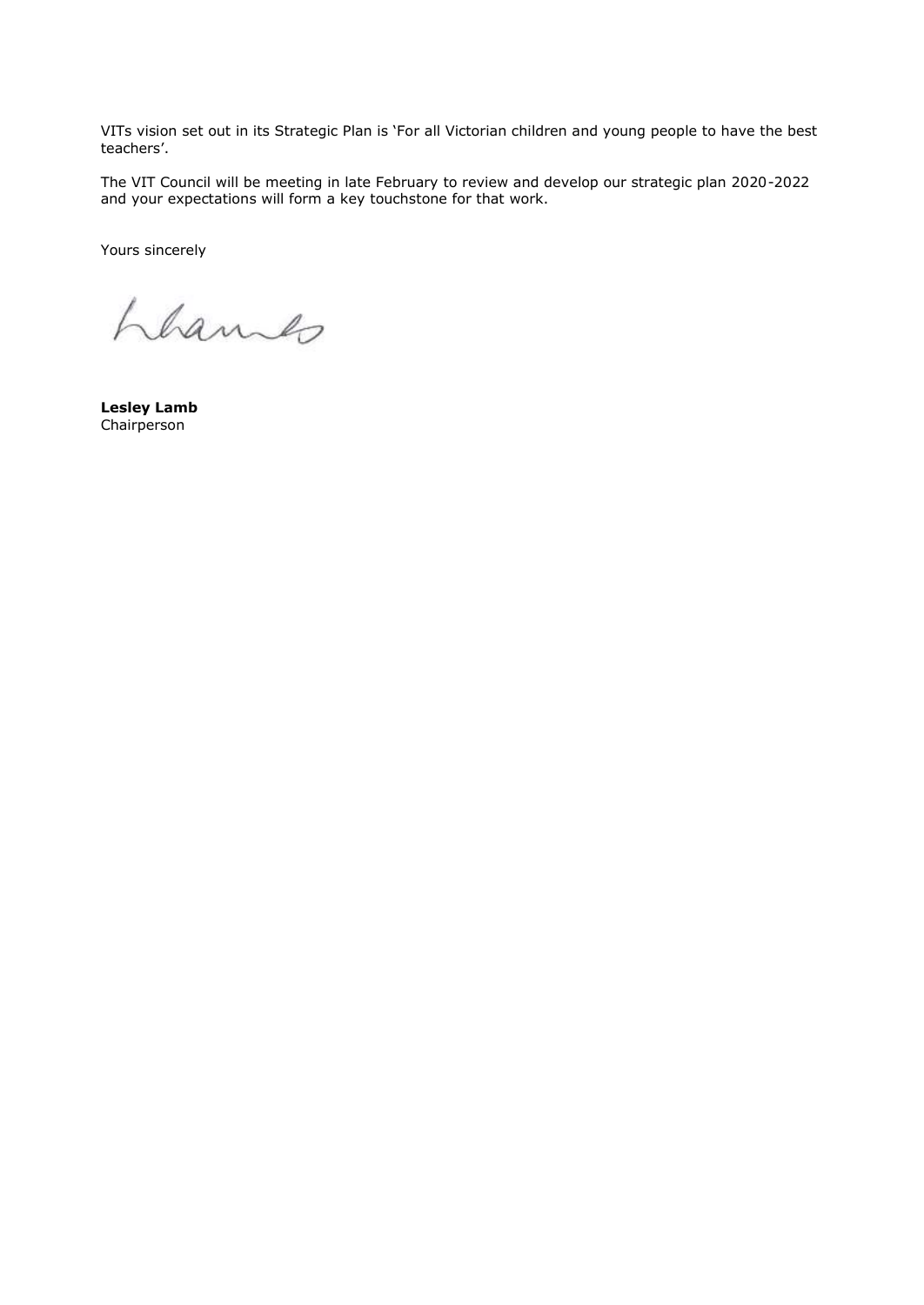# **Improvements and targets**

I have identified key elements of governance and operational performance where there are opportunities for the VIT to reduce the administrative burden on teachers and ITE providers. In developing the SOE expectations and performance measures and targets I have considered the context of regulating the teaching profession and consultation between the Department and the VIT.

| <b>SOE Framework</b><br>element of good<br>regulatory practice                                                                                                                                                                | <b>SOE Expectations</b>                                                                                                                                                           | <b>Performance measures and targets</b>                                                                                                                                                                                                                                                                                                                                                                                                                                                                                                                                                                                                          | <b>VIT Response</b>                                                                                                                                                                                                                                                                                                                                                         |
|-------------------------------------------------------------------------------------------------------------------------------------------------------------------------------------------------------------------------------|-----------------------------------------------------------------------------------------------------------------------------------------------------------------------------------|--------------------------------------------------------------------------------------------------------------------------------------------------------------------------------------------------------------------------------------------------------------------------------------------------------------------------------------------------------------------------------------------------------------------------------------------------------------------------------------------------------------------------------------------------------------------------------------------------------------------------------------------------|-----------------------------------------------------------------------------------------------------------------------------------------------------------------------------------------------------------------------------------------------------------------------------------------------------------------------------------------------------------------------------|
| <b>Timeliness</b><br>l Timeliness in this<br>context refers to<br>resolving regulatory<br>decisions, issues and<br>approvals in a timely<br>manner, to avoid<br>unnecessary<br>administrative costs for<br>regulated parties. | Improve the timeliness of VIT<br>processes and systems,<br>including registration, case<br>management of professional<br>conduct, compliance and<br>accreditation of ITE programs | 90% of teachers complete annual registration<br>$\bullet$<br>(including renewal) tasks by 30 September per<br>annum<br>90% of registration applications<br>$\bullet$<br>processed within 6 weeks (of complete<br>application being submitted)<br>90% of permission to teach applications<br>completed within 6 weeks (of complete<br>application being submitted)<br>90% of new graduate applications<br>processed within 2 weeks of final<br>information being received (e.g. evidence<br>of completion)<br>90% of applications from provisional<br>teachers to achieve full registration<br>assessed within 2 weeks of employer<br>endorsement | Continue to embed self-service in its<br>∣∙<br>business system design<br>Continue to streamline its processes<br>∣∙<br>Continue to develop tools to assist teachers<br>to comply<br>Explore on-line processes for ITE program<br>accreditation<br>Collect data to assess performance against<br>the targets<br>Results will be published annually in VIT's<br>Annual Report |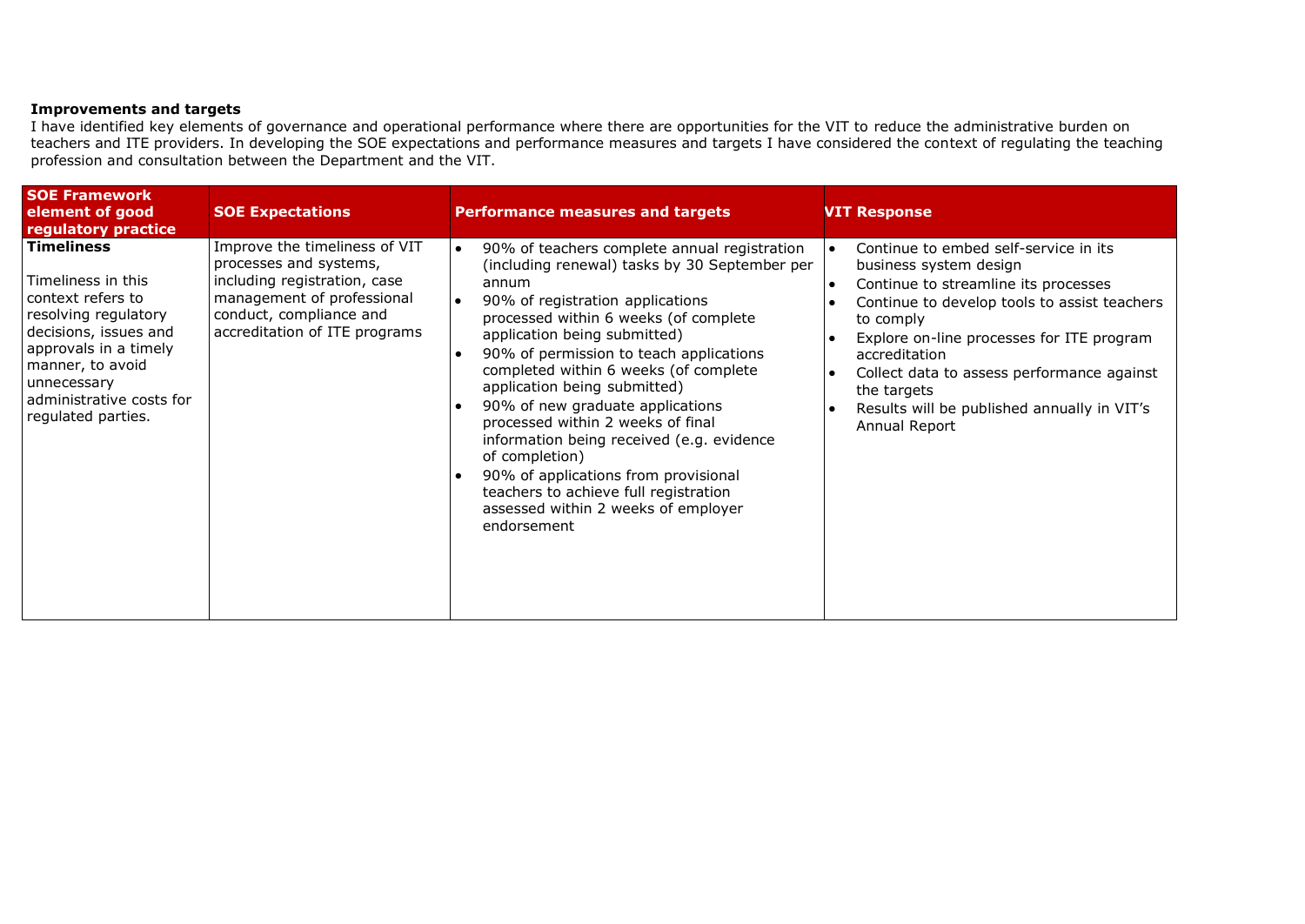| <b>Compliance related</b><br>assistance and advice<br>Compliance-related<br>assistance and advice<br>in this context refers to<br>providing effective<br>guidance to regulated<br>parties to support high<br>rates of compliance<br>with regulatory<br>requirements. | Support teachers, ITE providers<br>and employers to comply with<br>regulatory requirements | 10% reduction in the number of<br>l e<br>teachers working without active<br>registration by December 2021<br>VIT will publish guidance material for teachers<br>on their regulatory compliance obligations on<br>the website by December 2021<br>VIT will publish guidance material for principals<br>and teachers on common areas of non-<br>compliance for unregistered practice on the<br>website by December 2021<br>75% of seminar participants were<br>satisfied with the quality of the seminars in<br>helping them to understand the APST and the<br>process of moving to (full) registration<br>60 webinars/seminars delivered by<br>Professional Practice on provisional registration<br>$\bullet$<br>across the state via face-to-face and online<br>delivery, aiming to reach 3,000 provisionally<br>registered teachers<br>40 mentor training seminars delivered by<br>Professional Practice in partnership with<br>employers / sectors across the state via face-<br>to-face and online delivery | Use data to better segment<br>$\bullet$<br>stakeholders for more effective<br>communication<br>Work to assist stakeholders to<br>achieve compliance through<br>enhanced on-line information<br>services and engagement<br>Explore opportunities to<br>communicate with stakeholders<br>through social media<br>Redevelop its website to improve<br>$\bullet$<br>resources for stakeholders<br>Collect data to assess performance<br>against the targets<br>Results will be published annually in<br>VIT's Annual Report |
|----------------------------------------------------------------------------------------------------------------------------------------------------------------------------------------------------------------------------------------------------------------------|--------------------------------------------------------------------------------------------|----------------------------------------------------------------------------------------------------------------------------------------------------------------------------------------------------------------------------------------------------------------------------------------------------------------------------------------------------------------------------------------------------------------------------------------------------------------------------------------------------------------------------------------------------------------------------------------------------------------------------------------------------------------------------------------------------------------------------------------------------------------------------------------------------------------------------------------------------------------------------------------------------------------------------------------------------------------------------------------------------------------|-------------------------------------------------------------------------------------------------------------------------------------------------------------------------------------------------------------------------------------------------------------------------------------------------------------------------------------------------------------------------------------------------------------------------------------------------------------------------------------------------------------------------|
|----------------------------------------------------------------------------------------------------------------------------------------------------------------------------------------------------------------------------------------------------------------------|--------------------------------------------------------------------------------------------|----------------------------------------------------------------------------------------------------------------------------------------------------------------------------------------------------------------------------------------------------------------------------------------------------------------------------------------------------------------------------------------------------------------------------------------------------------------------------------------------------------------------------------------------------------------------------------------------------------------------------------------------------------------------------------------------------------------------------------------------------------------------------------------------------------------------------------------------------------------------------------------------------------------------------------------------------------------------------------------------------------------|-------------------------------------------------------------------------------------------------------------------------------------------------------------------------------------------------------------------------------------------------------------------------------------------------------------------------------------------------------------------------------------------------------------------------------------------------------------------------------------------------------------------------|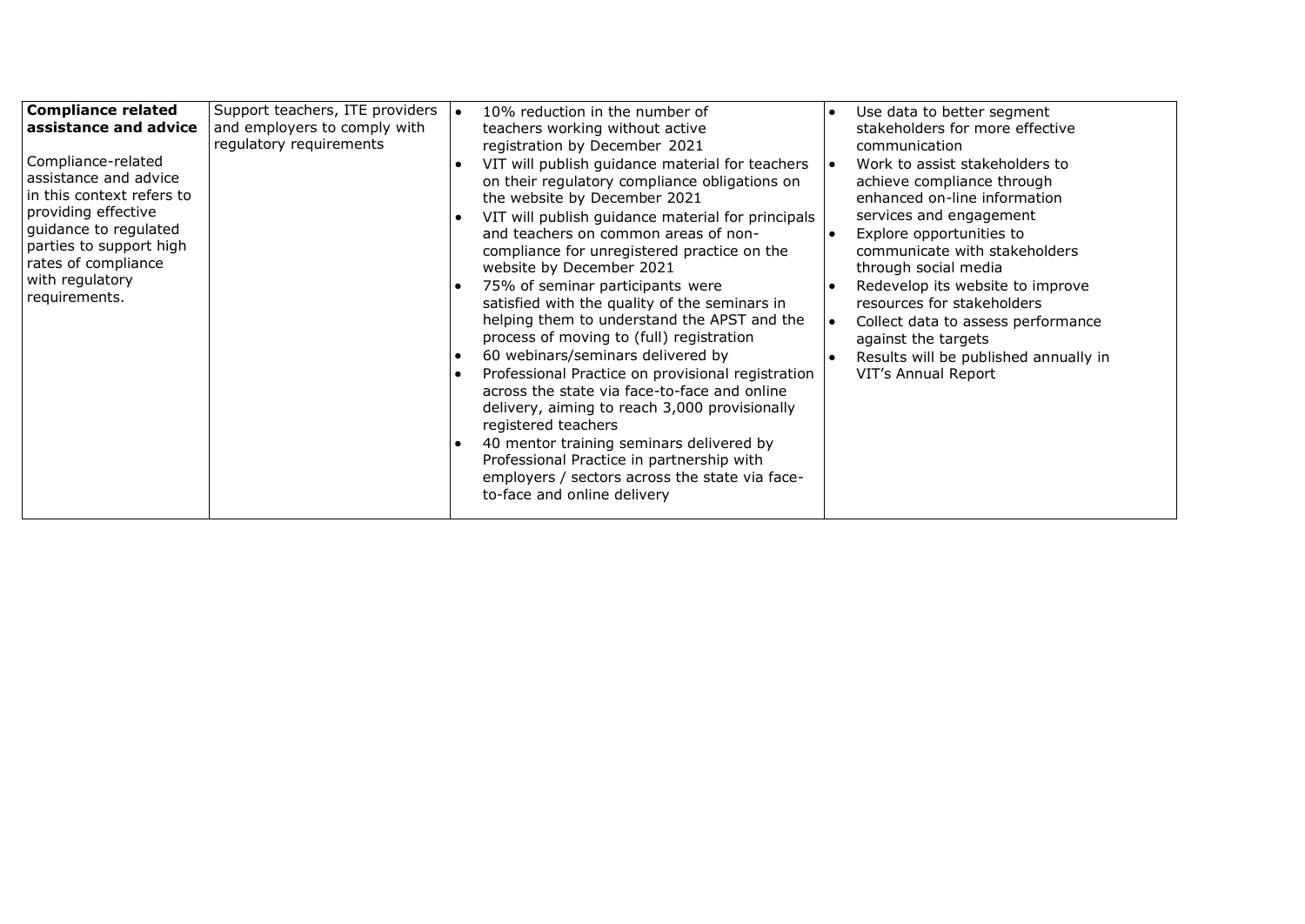| <b>Risk-based strategies</b><br>Risk-based strategies in<br>this context refers to<br>improving regulatory<br>outcomes by<br>strategically focusing<br>on activities where the<br>risks are greatest. | Improve the risk-based<br>regulatory approach to the<br>safety and wellbeing of<br>children, including assessing<br>compliance against the<br>regulatory scheme [teacher<br>conduct against the<br>requirements of ETRA<br>(including ELA) and the Code<br>and supporting Victoria<br>Police and employers to<br>respond to incidents]. | Less than 10% rate of recidivism for those<br>teachers who have previously had a disciplinary<br>condition imposed on their registration<br>100% teachers who have conditions<br>imposed on their registration due to disciplinary<br>concerns comply with those requirements by their .<br>due date<br>100% of Category A offence and<br>Negative Notice notifications are processed within<br>30 calendar days of receipt<br>100% of interim suspensions are<br>reviewed within 30 calendar days<br>Reassess all historical disclosable court<br>outcomes against the new requirements of the<br>Education Legislation Amendment (Victorian<br>Institute of Teaching, TAFE and Other Matters)<br>Act 2008 (Vic) by 30 June 2022<br>All outcomes from ELA reassessments<br>have been actioned (including cancellations for<br>Category A offences) | Use risk management to identify priority<br>areas<br>Continue to develop digital solutions in<br>its business systems<br>Embed risk-based approaches<br>Collect data to assess performance against the<br>targets<br>Results will be published annually in VIT's<br>Annual Report |
|-------------------------------------------------------------------------------------------------------------------------------------------------------------------------------------------------------|-----------------------------------------------------------------------------------------------------------------------------------------------------------------------------------------------------------------------------------------------------------------------------------------------------------------------------------------|-----------------------------------------------------------------------------------------------------------------------------------------------------------------------------------------------------------------------------------------------------------------------------------------------------------------------------------------------------------------------------------------------------------------------------------------------------------------------------------------------------------------------------------------------------------------------------------------------------------------------------------------------------------------------------------------------------------------------------------------------------------------------------------------------------------------------------------------------------|-----------------------------------------------------------------------------------------------------------------------------------------------------------------------------------------------------------------------------------------------------------------------------------|
|-------------------------------------------------------------------------------------------------------------------------------------------------------------------------------------------------------|-----------------------------------------------------------------------------------------------------------------------------------------------------------------------------------------------------------------------------------------------------------------------------------------------------------------------------------------|-----------------------------------------------------------------------------------------------------------------------------------------------------------------------------------------------------------------------------------------------------------------------------------------------------------------------------------------------------------------------------------------------------------------------------------------------------------------------------------------------------------------------------------------------------------------------------------------------------------------------------------------------------------------------------------------------------------------------------------------------------------------------------------------------------------------------------------------------------|-----------------------------------------------------------------------------------------------------------------------------------------------------------------------------------------------------------------------------------------------------------------------------------|